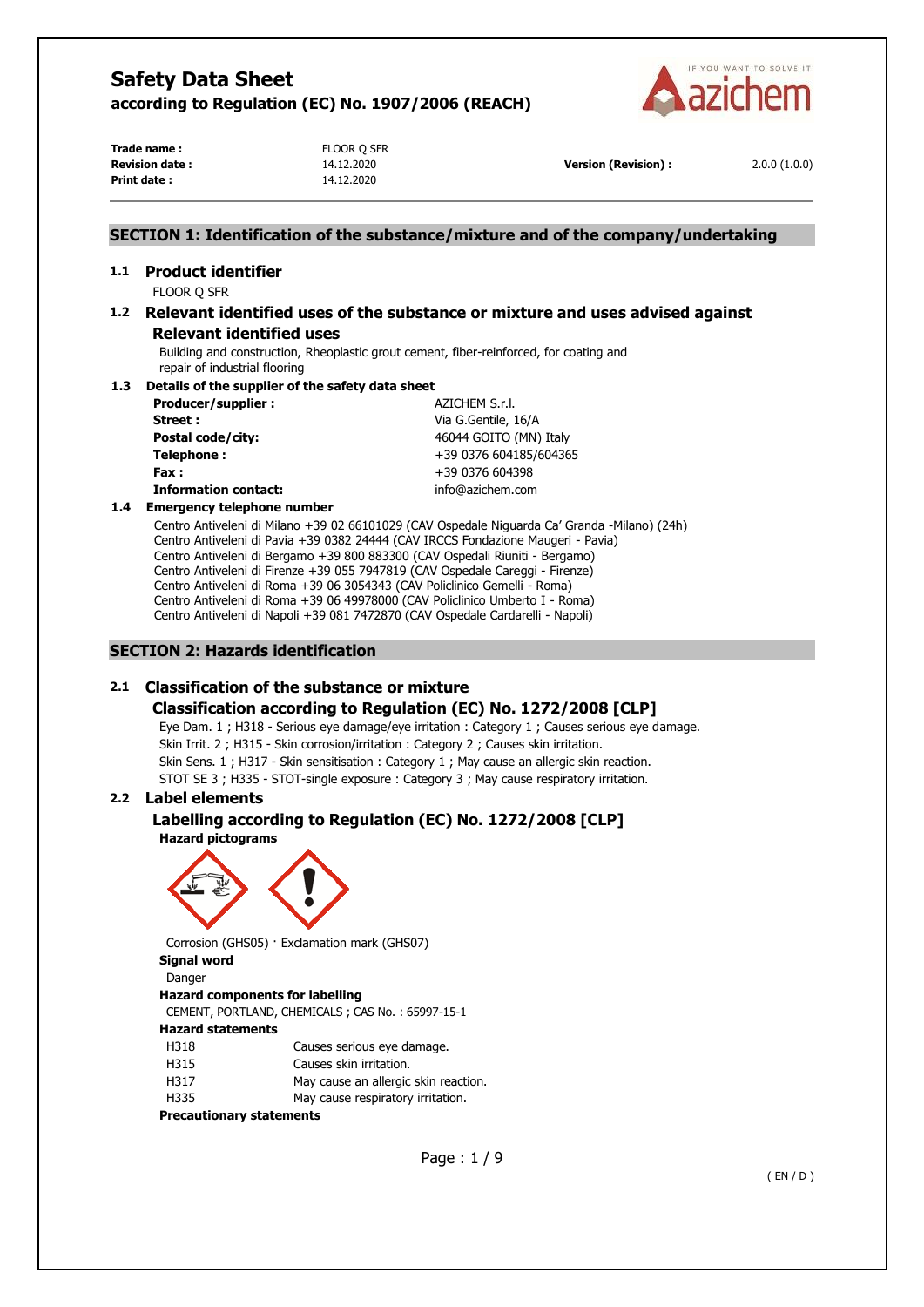

| Trade name:<br><b>Revision date:</b><br>Print date: | FLOOR Q SFR<br>14.12.2020<br>14.12.2020 | <b>Version (Revision):</b> | 2.0.0(1.0.0) |
|-----------------------------------------------------|-----------------------------------------|----------------------------|--------------|
|                                                     |                                         |                            |              |

| P <sub>261</sub> | Avoid breathing dust/fume/gas/mist/vapours/spray.                |
|------------------|------------------------------------------------------------------|
| P264             | Wash hands thoroughly after handling.                            |
| P310             | Immediately call a POISON CENTER/doctor                          |
| P403+P233        | Store in a well-ventilated place. Keep container tightly closed. |

# **2.3 Other hazards**

None

#### **SECTION 3: Composition / information on ingredients**

#### **3.2 Mixtures**

#### **Hazardous ingredients**

CEMENT, PORTLAND, CHEMICALS ; EC No. : 266-043-4; CAS No. : 65997-15-1 Weight fraction :  $\geq 25 -  $30\%$$ Classification 1272/2008 [CLP] : Eye Dam. 1 ; H318 Skin Irrit. 2 ; H315 Skin Sens. 1 ; H317 STOT SE 3 ; H335

#### **Additional information**

Full text of H- and EUH-statements: see section 16.

# **SECTION 4: First aid measures**

#### **4.1 Description of first aid measures**

When in doubt or if symptoms are observed, get medical advice.

# **Following inhalation**

Remove victim out of the danger area. Symptoms may develop several hours following exposure; medical observation therefore necessary for at least 48 hours.

#### **In case of skin contact**

Wash immediately with: Water Remove contaminated, saturated clothing immediately. In case of skin irritation, consult a physician. In case of skin reactions, consult a physician.

#### **After eye contact**

After contact with the eyes, rinse with water with the eyelids open for a sufficient length of time, then consult an ophthalmologist immediately.

#### **After ingestion**

Never give anything by mouth to an unconscious person or a person with cramps.

#### **4.2 Most important symptoms and effects, both acute and delayed**

On contact with moist skin may cause thickening, cracking and cracking of the skin. Prolonged contact in combination with existing abrasions can cause burns. Direct contact with the product may cause corneal injury due to mechanical stress, immediate or delayed irritation or inflammation. The direct contact with large quantities of product dry or with projections of wet product can cause effects ranging from irritation ocular moderate (eg. Conjunctivitis or blepharitis) to chemical burns and blindness. Dust may irritate throat and respiratory system. Coughing, sneezing and panting may occur as a result of exposure above the occupational exposure limits. May cause an allergic skin reaction.

#### **4.3 Indication of any immediate medical attention and special treatment needed**  None

# **SECTION 5: Firefighting measures**

# **5.1 Extinguishing media Suitable extinguishing media**

Extinguishing powder alcohol resistant foam Carbon dioxide (CO2) Water mist

# **5.2 Special hazards arising from the substance or mixture**

None

**5.3 Advice for firefighters**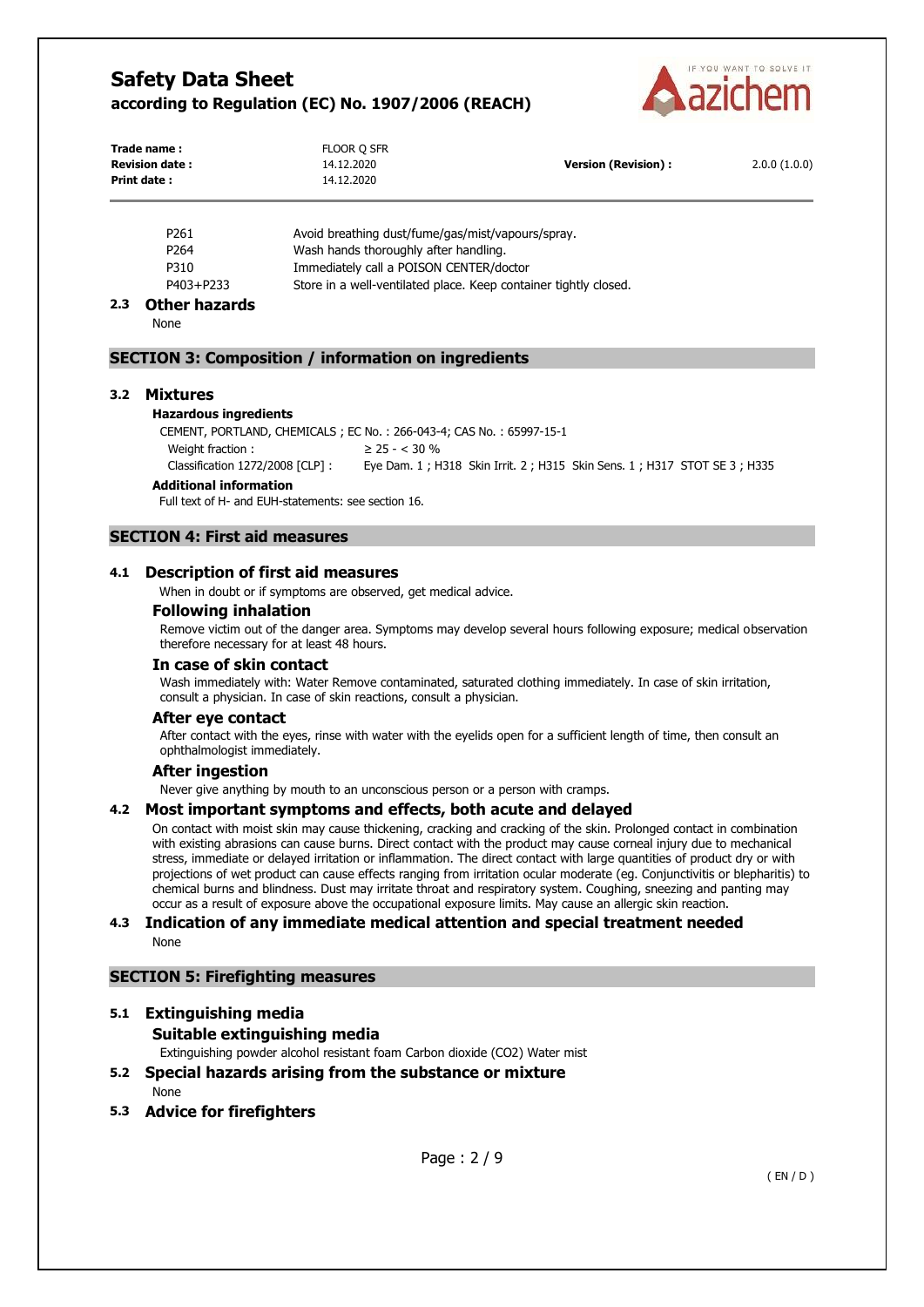

| Trade name:           | FLOOR Q SFR |                             |              |
|-----------------------|-------------|-----------------------------|--------------|
| <b>Revision date:</b> | 14.12.2020  | <b>Version (Revision) :</b> | 2.0.0(1.0.0) |
| <b>Print date:</b>    | 14.12.2020  |                             |              |

Remove persons to safety.

# **Special protective equipment for firefighters**

Do not inhale explosion and combustion gases. Use appropriate respiratory protection.

### **SECTION 6: Accidental release measures**

### **6.1 Personal precautions, protective equipment and emergency procedures**

Clear spills immediately. Wear a self-contained breathing apparatus and chemical protective clothing. Wear a selfcontained breathing apparatus and chemical protective clothing.

### **For non-emergency personnel**

Remove persons to safety.

### **6.2 Environmental precautions**

Do not allow to enter into surface water or drains. In case of gas escape or of entry into waterways, soil or drains, inform the responsible authorities.

### **6.3 Methods and material for containment and cleaning up**

#### **For containment**

Absorb with liquid-binding material (e.g. sand, diatomaceous earth, acid- or universal binding agents). Collect in closed and suitable containers for disposal.

#### **For cleaning up**

The contaminated area should be cleaned up immediately with: Water Retain contaminated washing water and dispose it.

### **6.4 Reference to other sections**

Reference to other sections Safe handling: see section 7 Personal protection equipment: see section 8

# **SECTION 7: Handling and storage**



### **7.1 Precautions for safe handling**

#### **Protective measures**

**Specific requirements or handling rules** 

Do not breathe dust. Do not breathe gas/fumes/vapour/spray. See section 8.

# **Advices on general occupational hygiene**

Normal precautions taken when handling chemicals should be observed.

# **7.2 Conditions for safe storage, including any incompatibilities**

# Only use containers specifically approved for the substance/product.

# **Requirements for storage rooms and vessels**

Keep in a cool, well-ventilated place. Protect against UV-radiation/sunlight Humidity.

# **Hints on joint storage**

# **Storage class :** 12 **Storage class (TRGS 510) :** 12

**Keep away from** 

Store at least 3 metres apart from: Chemicals/products that react together readily

# **Further information on storage conditions**

Keep container tightly closed and in a well-ventilated place.

# **7.3 Specific end use(s)**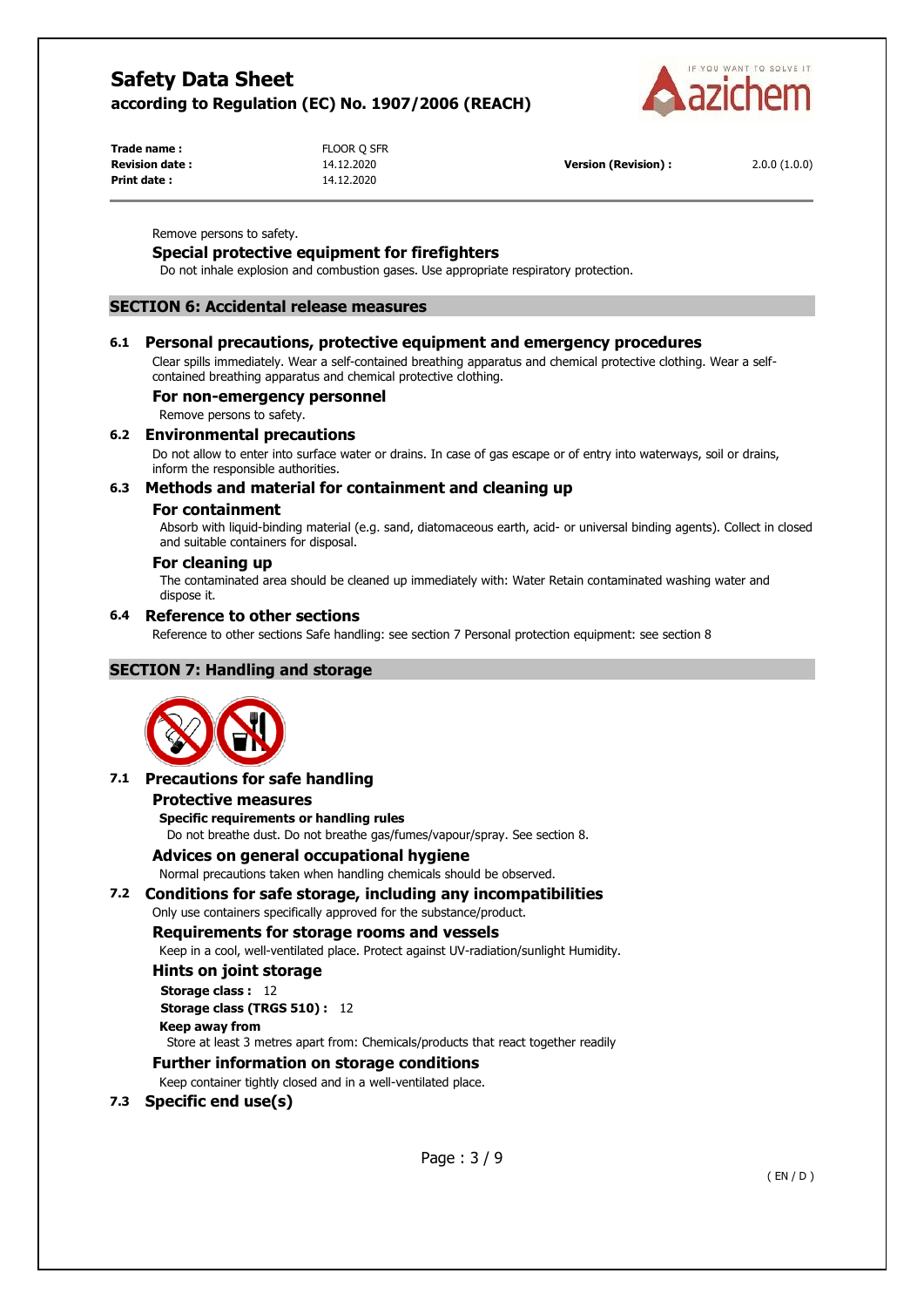

**Trade name :** FLOOR O SFR **Print date :** 14.12.2020

**Revision date :** 14.12.2020 **Version (Revision) :** 2.0.0 (1.0.0)

None

# **SECTION 8: Exposure controls/personal protection**

#### **8.1 Control parameters**

# **DNEL/DMEL and PNEC values**

**DNEL/DMEL** 

Exposure route : Thhalation Exposure frequency : Short-term (acute) Limit value :  $1 \text{ mg/m}^3$ 

Limit value type : DNEL worker (local) ( CEMENT, PORTLAND, CHEMICALS ; CAS No. : 65997-15-1 )

#### **8.2 Exposure controls**

# **Appropriate engineering controls**

If local exhaust ventilation is not possible or not sufficient, the entire working area must be ventilated by technical means. If technical exhaust or ventilation measures are not possible or insufficient, respiratory protection must be worn.

#### **Personal protection equipment**



When using do not eat, drink, smoke, sniff.

# **Eye/face protection**

**Suitable eye protection**  Eye glasses with side protection DIN EN 166

#### **Skin protection**

**Hand protection** 

Tested protective gloves must be worn DIN EN 374

#### **Respiratory protection**

Quarter-face mask (DIN EN 140) Half-face mask (DIN EN 140) Filtering Half-face mask (DIN EN 149)

#### **SECTION 9: Physical and chemical properties**

# **9.1 Information on basic physical and chemical properties**

# **Safety relevant basis data**

| <b>Aspect</b>                            |                 | powder             |
|------------------------------------------|-----------------|--------------------|
| Colour                                   |                 | gray               |
| Odour                                    |                 | none               |
| Melting point/melting range:             |                 | No data available  |
| <b>Freezing point:</b>                   |                 | No data available  |
| Vapour density                           | $($ (air = 1) ) | Data not available |
| Initial boiling point and boiling range: | (1013 hPa)      | No data available  |
| Decomposition temperature :              |                 | No data available  |
| <b>Self flammability</b>                 |                 | not applicable     |
| Flash point:                             |                 | Not flammable      |
| Ignition temperature:                    |                 | No data available  |
| Lower explosion limit :                  |                 | No data available  |
| <b>Upper explosion limit:</b>            |                 | No data available  |
| <b>Explosive properties:</b>             |                 | No data available. |
| <b>Vapour pressure</b>                   | (20 °C)         | negligible         |
| Density:                                 | (20 °C)         | No data available  |
| <b>Relative density:</b>                 | (20 °C )        | No data available  |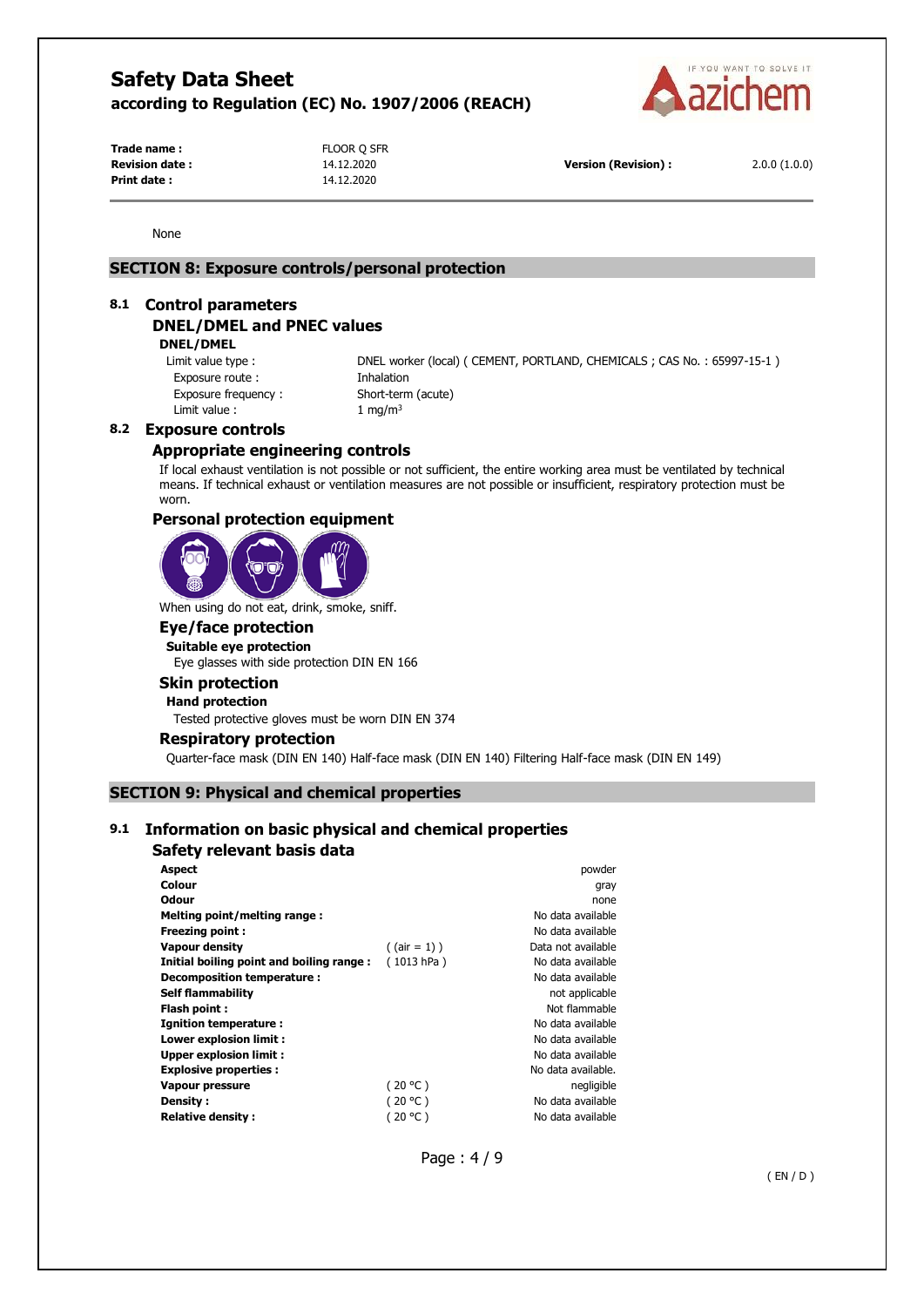

| Trade name:<br><b>Revision date:</b><br>Print date:                                                                                                                                                                                                             | FLOOR Q SFR<br>14.12.2020<br>14.12.2020      |   | <b>Version (Revision):</b>                                                                                                                         |      | 2.0.0(1.0.0) |
|-----------------------------------------------------------------------------------------------------------------------------------------------------------------------------------------------------------------------------------------------------------------|----------------------------------------------|---|----------------------------------------------------------------------------------------------------------------------------------------------------|------|--------------|
| <b>Water solubility:</b><br>pH:<br><b>Log Pow</b><br><b>Viscosity:</b><br><b>Odour threshold:</b><br><b>Relative vapour density:</b><br><b>Evaporation rate:</b><br>Maximum VOC content (EC):<br><b>Oxidizing properties</b><br><b>Other information</b><br>9.2 | (20 °C )<br>(20 °C )<br>(20 °C )<br>(20 °C ) | > | almost insoluble<br>11<br>not applicable<br>No data available<br>No data available<br>No data available<br>No data available<br>0<br>Not oxidising | Wt % |              |

None

#### **SECTION 10: Stability and reactivity**

#### **10.1 Reactivity**

Basic reaction when in mixed with water before to became a solid inert compound.

# **10.2 Chemical stability**

Stable under recommended storage and handling conditions. See section 7. No additional measures necessary.

# **10.3 Possibility of hazardous reactions**

No hazardous reactions when stored and handled properly.

#### **10.4 Conditions to avoid**

Protect from contact with water to avoid solidification of the product.

- **10.5 Incompatible materials** 
	- Acid
- **10.6 Hazardous decomposition products**  None

# **SECTION 11: Toxicological information**

# **11.1 Information on toxicological effects**

# **Acute effects**

**Acute oral toxicity**  It has no significant toxicity properties. **STOT-single exposure**  None **Practical experience/human evidence**  None **Acute dermal toxicity**  Parameter : LD50 ( CEMENT, PORTLAND, CHEMICALS ; CAS No. : 65997-15-1 ) Exposure route : Dermal Species : Rabbit Effective dose :  $> 2000$  mg/kg bw/day Exposure time : 24 days It has no significant toxicity properties.

#### **Irritant and corrosive effects**

#### **Primary irritation to the skin**

On contact with moist skin may cause thickening, cracking and cracking of the skin. Prolonged contact in combination with existing abrasions can cause burns.

# **Irritation to eyes**

Direct contact with the product may cause corneal injury due to mechanical stress, immediate or delayed irritation or inflammation. The direct contact with large quantities of product dry or with projections of wet product can cause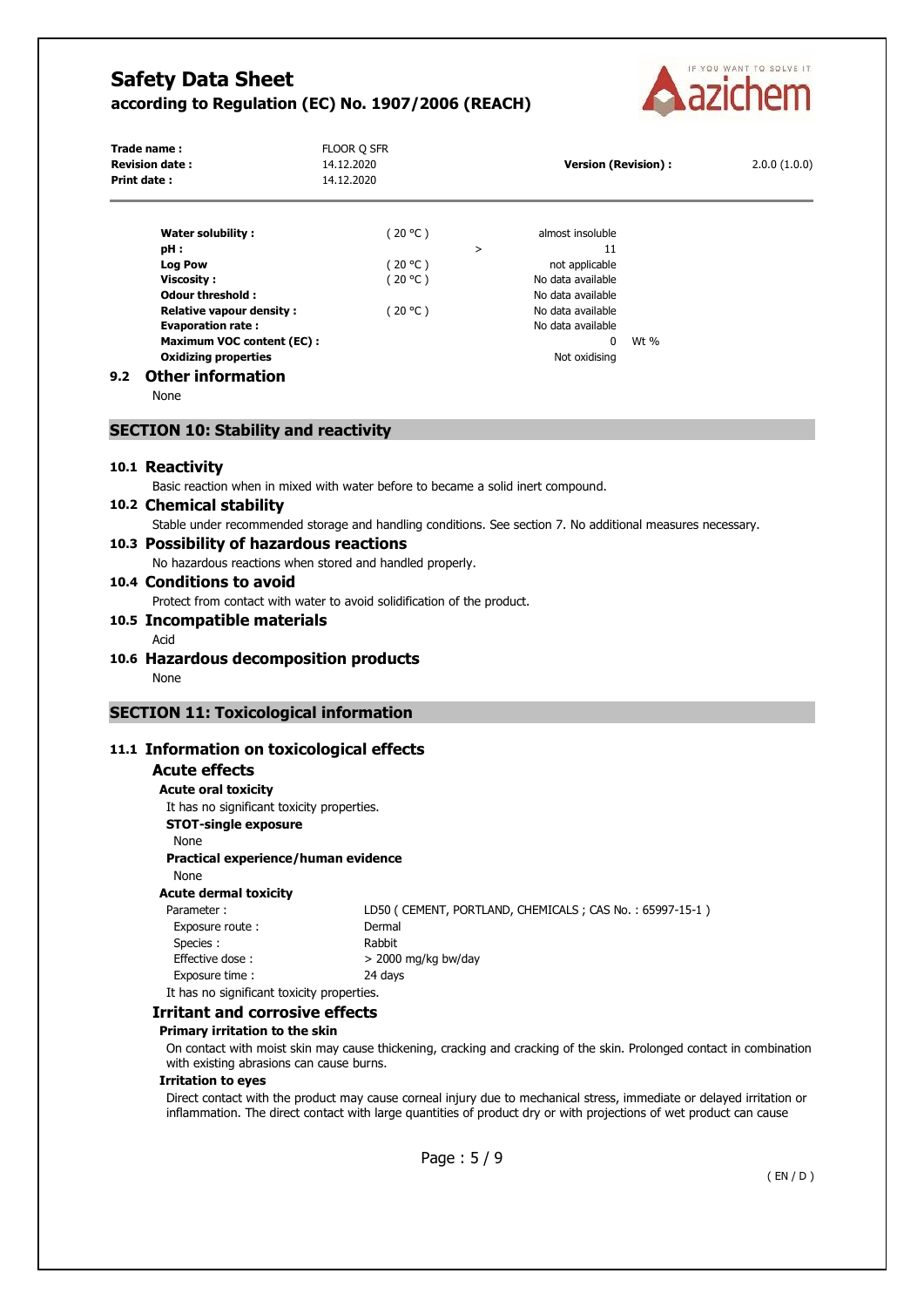

| Trade name:           | FLOOR Q SFR |                            |              |
|-----------------------|-------------|----------------------------|--------------|
| <b>Revision date:</b> | 14.12.2020  | <b>Version (Revision):</b> | 2.0.0(1.0.0) |
| <b>Print date:</b>    | 14.12.2020  |                            |              |

effects ranging from irritation ocular moderate (eg. Conjunctivitis or blepharitis) to chemical burns and blindness. **Irritation to respiratory tract** 

Dust may irritate throat and respiratory system. Coughing, sneezing and panting may occur as a result of exposure above the occupational exposure limits.

#### **Sensitisation**

#### **In case of skin contact**

Eczema can be developed as a result of exposure to dust damp, caused both by the high pH which induces irritant contact dermatitis after prolonged contact, either by an immunological reaction to Cr (VI) soluble which causes allergic contact dermatitis.

# **In case of inhalation**

not sensitising.

### **Repeated dose toxicity (subacute, subchronic, chronic)**

#### **Subacute inhalation toxicity**

The available evidence indicates clearly that occupational exposure to cement dust content in the product causes deficits in lung function. However, the evidence available at present are insufficient to establish with certainty the dose-response relationship for these effects.

#### **Chronic inhalation toxicity**

There were no chronic effects or effects at low concentrations.

### **CMR effects (carcinogenicity, mutagenicity and toxicity for reproduction)**

The ingredients in this mixture do not meet the criteria for classification as CMR according to CLP.

### **SECTION 12: Ecological information**

Do not allow uncontrolled discharge of product into the environment.

#### **12.1 Toxicity**

No information available.

# **12.2 Persistence and degradability**

Poorly watersoluble, inorganic product. Can be mechanically precipitated to a large extent in biological sewage plants.

#### **12.3 Bioaccumulative potential**

not applicable

**12.4 Mobility in soil**  Low solubility in soil.

# **12.5 Results of PBT and vPvB assessment**

This product is none, or does not contain a substance called a PBT or vPvB

#### **12.6 Other adverse effects**  No information available.

**12.7 Additional ecotoxicological information**  None

# **SECTION 13: Disposal considerations**

# **13.1 Waste treatment methods**

# **Product/Packaging disposal**

Dispose according to legislation.

# **SECTION 14: Transport information**

# **14.1 UN number**

No dangerous goods in sense of this transport regulation.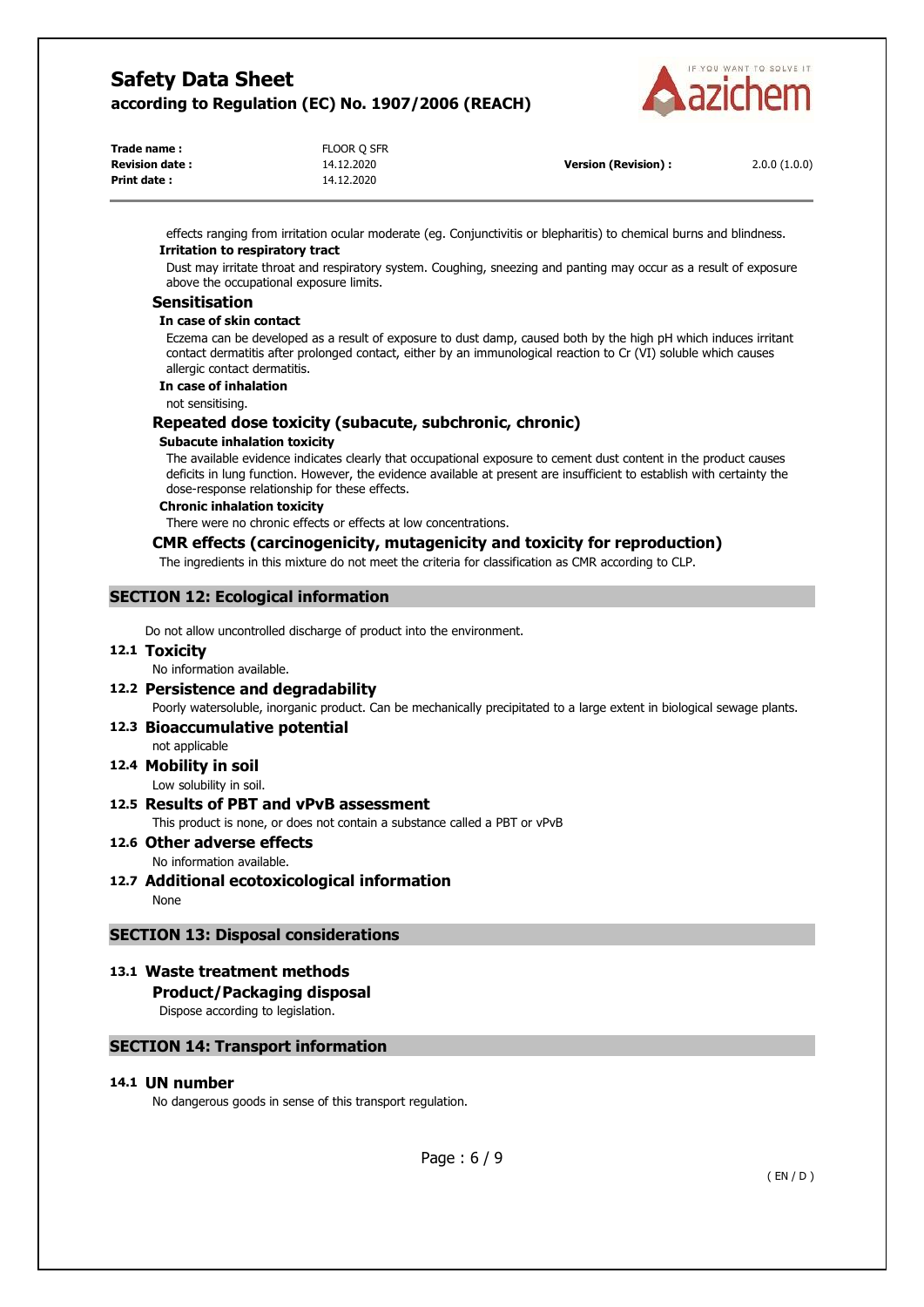

| Trade name:           | FLOOR Q SFR |                            |              |
|-----------------------|-------------|----------------------------|--------------|
| <b>Revision date:</b> | 14.12.2020  | <b>Version (Revision):</b> | 2.0.0(1.0.0) |
| Print date:           | 14.12.2020  |                            |              |

#### **14.2 UN proper shipping name**

No dangerous goods in sense of this transport regulation.

#### **14.3 Transport hazard class(es)**

No dangerous goods in sense of this transport regulation.

#### **14.4 Packing group**

No dangerous goods in sense of this transport regulation.

#### **14.5 Environmental hazards**

No dangerous goods in sense of this transport regulation.

### **14.6 Special precautions for user**

None

### **14.7 Transport in bulk according to Annex II of MARPOL 73/78 and the IBC Code**  not applicable

# **SECTION 15: Regulatory information**

### **15.1 Safety, health and environmental regulations/legislation specific for the substance or mixture**

#### **EU legislation**

Regulation (EC) 1907/2006/CE (REACh). Regulation (EC) No 1272/2008 (CLP). Regulation (EU) 2015/830 requirements for the compilation of safety data sheets. Commission Regulation (EC) No 790/2009/CE (amending, for the purposes of its adaptation to technical and scientific progress (ATP), Regulation (EC) No 1272/2008). Commission Regulation (EU) No 286/2011 (amending, for the purposes of its adaptation to technical and scientific progress (ATP), Regulation (EC) No 1272/2008). Commission Regulation (EU) No 618/2012 (amending, for the purposes of its adaptation to technical and scientific progress (ATP), Regulation (EC) No 1272/2008). Commission Regulation (EU) No 487/2013 (amending, for the purposes of its adaptation to technical and scientific progress (ATP), Regulation (EC) No 1272/2008). Commission Regulation (EU) No 758/2013 (amending, for the purposes of its adaptation to technical and scientific progress (ATP), Regulation (EC) No 1272/2008). Commission Regulation (EU) No 944/2013 (amending, for the purposes of its adaptation to technical and scientific progress (ATP), Regulation (EC) No 1272/2008). Commission Regulation (EU) No 605/2014 (amending, for the purposes of its adaptation to technical and scientific progress (ATP), Regulation (EC) No 1272/2008). Commission Regulation (EU) No 1297/2015 (amending, for the purposes of its adaptation to technical and scientific progress (ATP), Regulation (EC) No 1272/2008).

#### **Other regulations (EU)**

#### **Regulation (CE) 1907/2006: Substance of very high concern included in the SVHC Candidate List**  None

#### **National regulations**

Italy: Legislative Decree 81/2008 (Consolidated Law on protection of health and safety at work), as amended and Directive 2009/161/UE - chemical risk assessment in accordance with Title IX

#### **Water hazard class (WGK)**

Class : nwg (Non-hazardous to water) Classification according to VwVwS

#### **15.2 Chemical Safety Assessment**

not applicable

### **SECTION 16: Other information**

#### **16.1 Indication of changes**

**None** 

#### **16.2 Abbreviations and acronyms**

**LEGENDA:**

ADR: Accord européen relative au transport international des marchandises dangereuses par route (accordo europeo relativo al trasporto internazionale delle merci pericolose su strada) ASTM: ASTM International, originariamente nota come American Society for Testing and Materials (ASTM)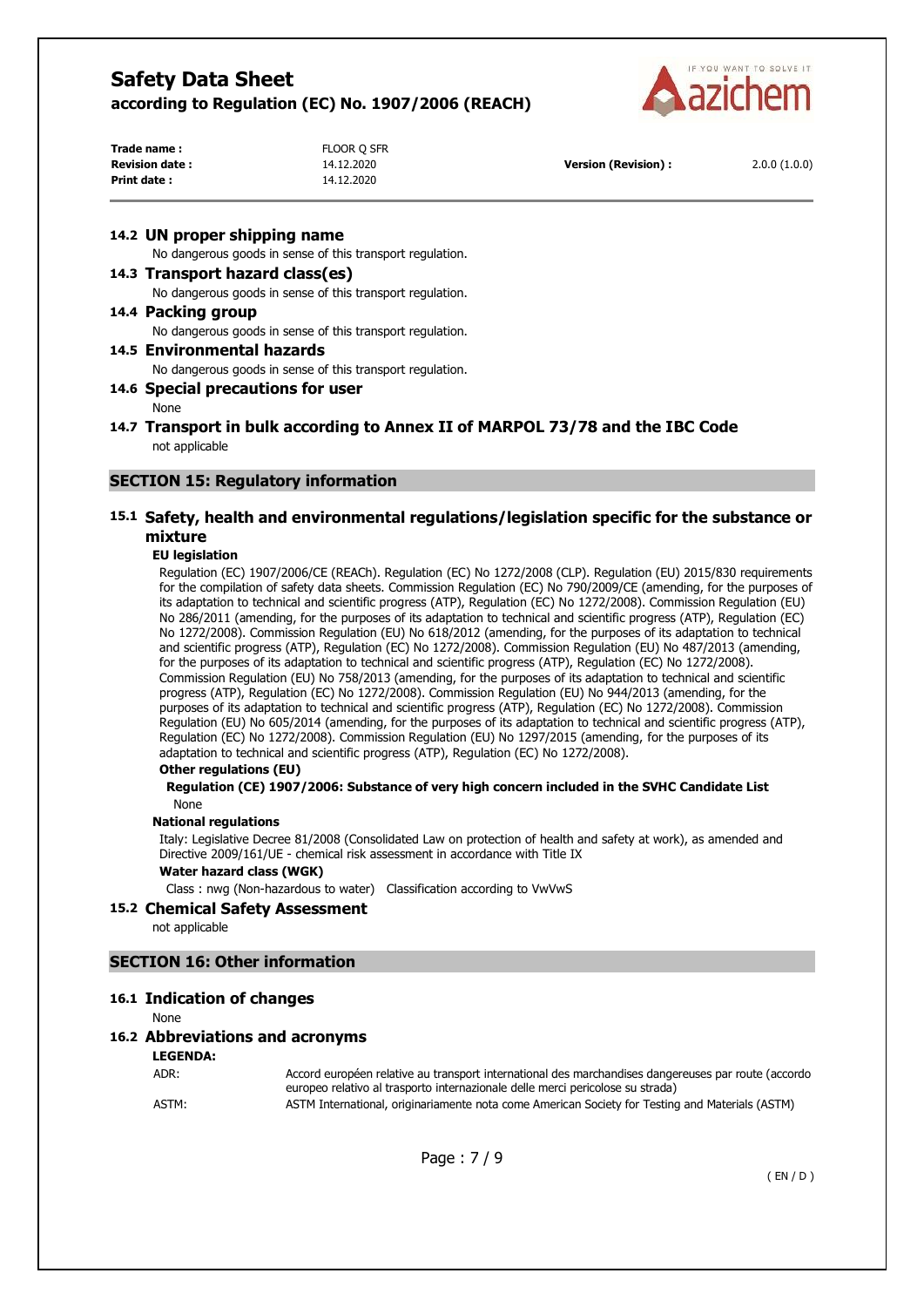

| Trade name:<br><b>Revision date:</b> | FLOOR Q SFR<br>14.12.2020                                         | <b>Version (Revision):</b>                                                                                                                                                           | 2.0.0(1.0.0) |
|--------------------------------------|-------------------------------------------------------------------|--------------------------------------------------------------------------------------------------------------------------------------------------------------------------------------|--------------|
| Print date:                          | 14.12.2020                                                        |                                                                                                                                                                                      |              |
|                                      |                                                                   |                                                                                                                                                                                      |              |
| EINECS:                              | chimiche in Commercio)                                            | European Inventory of Existing Commercial Chemical Substances (Registro Europeo delle Sostanze                                                                                       |              |
| $EC(0/50/100)$ :                     |                                                                   | Effective Concentration 0/50/100 (Concentrazione Effettiva Massima per 0/50100% degli Individui)                                                                                     |              |
| $LC(0/50/100)$ :                     |                                                                   | Lethal Concentration 0/50/100 (Concentrazione Letale per 0/50100% degli Individui)                                                                                                   |              |
| IC50:                                |                                                                   | Inhibitor Concentration 50 (Concentrazione Inibente per il 50% degli Individui)                                                                                                      |              |
| NOEL:                                | No Observed Effect Level (Dose massima senza effetti)             |                                                                                                                                                                                      |              |
| NOEC:                                |                                                                   | No Observed Effect Concentration (Concentrazione massima senza effetti)                                                                                                              |              |
| LOEC:                                | effetto)                                                          | Lowest Observed Effect Concentration (Concentrazione massima alla quale è possibile evidenziare un                                                                                   |              |
| DNEL:                                | Derived No Effect Level (Dose derivata di non effetto)            |                                                                                                                                                                                      |              |
| DMEL:                                | Derived Minimum Effect Level (Dose derivata di minimo effetto)    |                                                                                                                                                                                      |              |
| CLP:                                 |                                                                   | Classification, Labelling and Packaging (Classificazione, Etichettatura e Imballaggio)                                                                                               |              |
| CSR:                                 | Rapporto sulla Sicurezza Chimica (Chemical Safety Report)         |                                                                                                                                                                                      |              |
| $LD(0/50/100)$ :                     |                                                                   | Lethal Dose 0/50/100 (Dose Letale per 0/50/100% degli Individui)                                                                                                                     |              |
| IATA:                                |                                                                   | International Air Transport Association (Associazione Internazionale del Trasporto Aereo)                                                                                            |              |
| ICAO:                                |                                                                   | International Civil Aviation Organization (Organizzazione Internazionale dell'Aviazione Civile)                                                                                      |              |
| Codice IMDG:                         |                                                                   | International Maritime Dangerous Goods code (Codice sul Regolamento del Trasporto Marittimo)                                                                                         |              |
| PBT:                                 |                                                                   | Persistent, bioaccumulative and toxic (sostanze persistenti bioaccumulabili e tossiche)                                                                                              |              |
| RID:                                 |                                                                   | Règlement concernent le transport International ferroviaire des marchandises Dangereuses<br>(Regolamento concernente il trasporto Internazionale ferroviario delle merci Pericolose) |              |
| STEL:                                | Short term exposure limit (limite di esposizione a breve termine) |                                                                                                                                                                                      |              |
| TLV:                                 | Threshold limit value (soglia di valore limite)                   |                                                                                                                                                                                      |              |
| TWA:                                 | Time Weighted Average (media ponderata nel tempo)                 |                                                                                                                                                                                      |              |
| UE:                                  | Unione Europea                                                    |                                                                                                                                                                                      |              |
| vPvB:                                |                                                                   | Very persistent very bioaccumulative (sostanze molto persistenti e molto bioaccumulabili)                                                                                            |              |
| N.D.:                                | Non disponibile.                                                  |                                                                                                                                                                                      |              |
| N.A.:                                | Non applicabile                                                   |                                                                                                                                                                                      |              |
| VwVwS.:                              |                                                                   | Text of Administrative Regulation on the Classification of Substances hazardous to waters into Water<br>Hazard Classes (Verwaltungsvorschrift wassergefährdende Stoffe – VwVwS)      |              |
| PNEC:                                | Predicted No Effect Concentration                                 |                                                                                                                                                                                      |              |
| PNOS:                                | Particulates not Otherwise Specified                              |                                                                                                                                                                                      |              |
| BOD:                                 | Biochemical Oxygen Demand                                         |                                                                                                                                                                                      |              |
| COD:                                 | Chemical Oxygen Demand                                            |                                                                                                                                                                                      |              |
| BCF:                                 | <b>BioConcentration Factor</b>                                    |                                                                                                                                                                                      |              |
| TRGS :                               | Federal Institute for Occupational Safety and Health, Germany     | Technische Regeln für Gefahrstoffe -Technical Rules for Hazardous Substances, defined by The                                                                                         |              |
| LCL <sub>o</sub> :                   | Lethal Concentration Low (La minima concentrazione letale)        |                                                                                                                                                                                      |              |
| ThOD:                                | Theoretical Oxygen Demand                                         |                                                                                                                                                                                      |              |
|                                      | 16.3 Key literature references and sources for data               |                                                                                                                                                                                      |              |
| None                                 |                                                                   |                                                                                                                                                                                      |              |
|                                      |                                                                   |                                                                                                                                                                                      |              |
|                                      | (EC) 1272/2008 [CLP]                                              | 16.4 Classification for mixtures and used evaluation method according to regulation                                                                                                  |              |
| calculated.                          |                                                                   |                                                                                                                                                                                      |              |
|                                      | 16.5 Relevant H- and EUH-phrases (Number and full text)           |                                                                                                                                                                                      |              |
| H315                                 | Causes skin irritation.                                           |                                                                                                                                                                                      |              |
| H317                                 | May cause an allergic skin reaction.                              |                                                                                                                                                                                      |              |
|                                      | Causes serious eye damage.                                        |                                                                                                                                                                                      |              |
|                                      | May cause respiratory irritation.                                 |                                                                                                                                                                                      |              |
| H318<br>H335                         |                                                                   |                                                                                                                                                                                      |              |

None

# **16.7 Additional information**

None